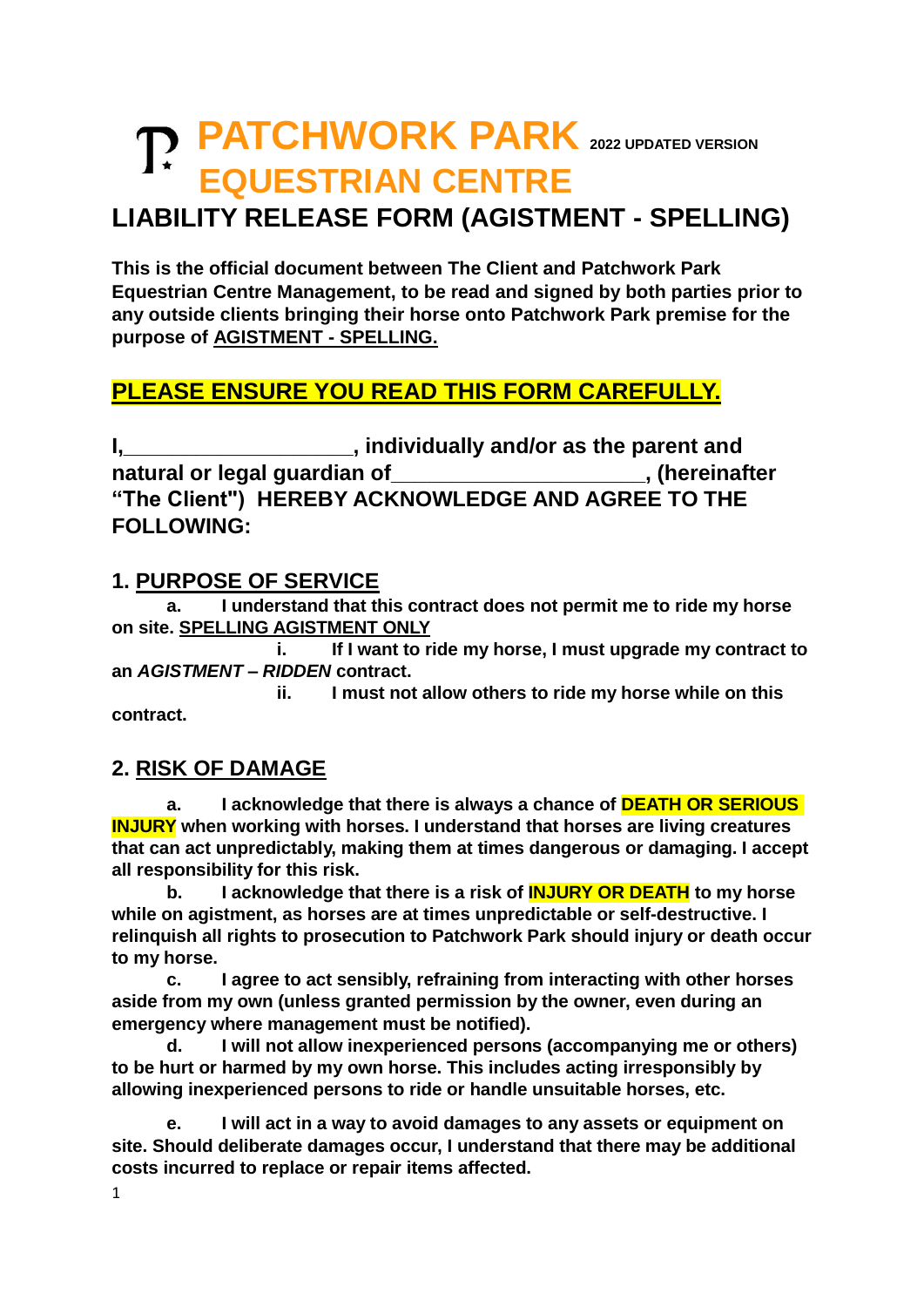**f. If my horse is in a shared paddock, I am aware of and accept the following risks:**

> **i. My horse could get kicked by another horse. Resulting veterinary bills are my responsibility.**

**ii. I could get kicked, bitten, trampled or stepped on by another horse while attempting to handle my own horse.**

**iii. My rugs, paddock boots or other equipment could get damaged by another horse, trees or fencing.**

### **3. SAFE PROXIMITY BETWEEN HORSES**

**a. I MUST KEEP MY HORSE AWAY from other horses (that are not in my shared paddock) at all times. This is to prevent the spread of diseases and also prevent risk of injury to myself or any horse through biting, striking or kicking. A safe distance between horses will be created at all times.** 

**b. I will not allow my horse to sniff other horses over fences.**

**c. I will not walk my horse within biting or kicking distance of another horse.**

**d. I have been notified that Patchwork Park is home to many stallions and colts that may become aggressive if safe distances are not maintained.**

#### **4. HANDLING OF OTHER HORSES / WANDERING**

**a. I will not handle any horse other than my own without approval from the owner.**

**b. I will not enter paddocks, stables or yards with horses other than my own (or my shared paddock), even if the horse is in trouble. If a horse requires assistance I will notify Patchwork Park Staff immediately.** 

**c. I WILL NOT WANDER / EXPLORE THIS FACILITY for any purpose other than tending to my agisted horse. This is a private facility and Patchwork Park has a duty of care for agisted horses.** 

**d. I will not enter sheds or private residences unless given permission to do so.**

#### **5. SOBRIETY OF ALCOHOL, SMOKING OR ILLICIT DRUGS**

**a. I will not arrive on the facility UNLESS I am completely sober of alcohol and free from any drugs that may hinder my ability to make decisions or remain safe.**

**b. Patchwork Park premise is a SMOKE FREE ZONE. I will not smoke for the duration of my visit.**

#### **6. PADDOCKING ARRANGEMENTS**

**a. I have inspected my paddock and I am happy with the condition of fences, shelter, water source, etc.**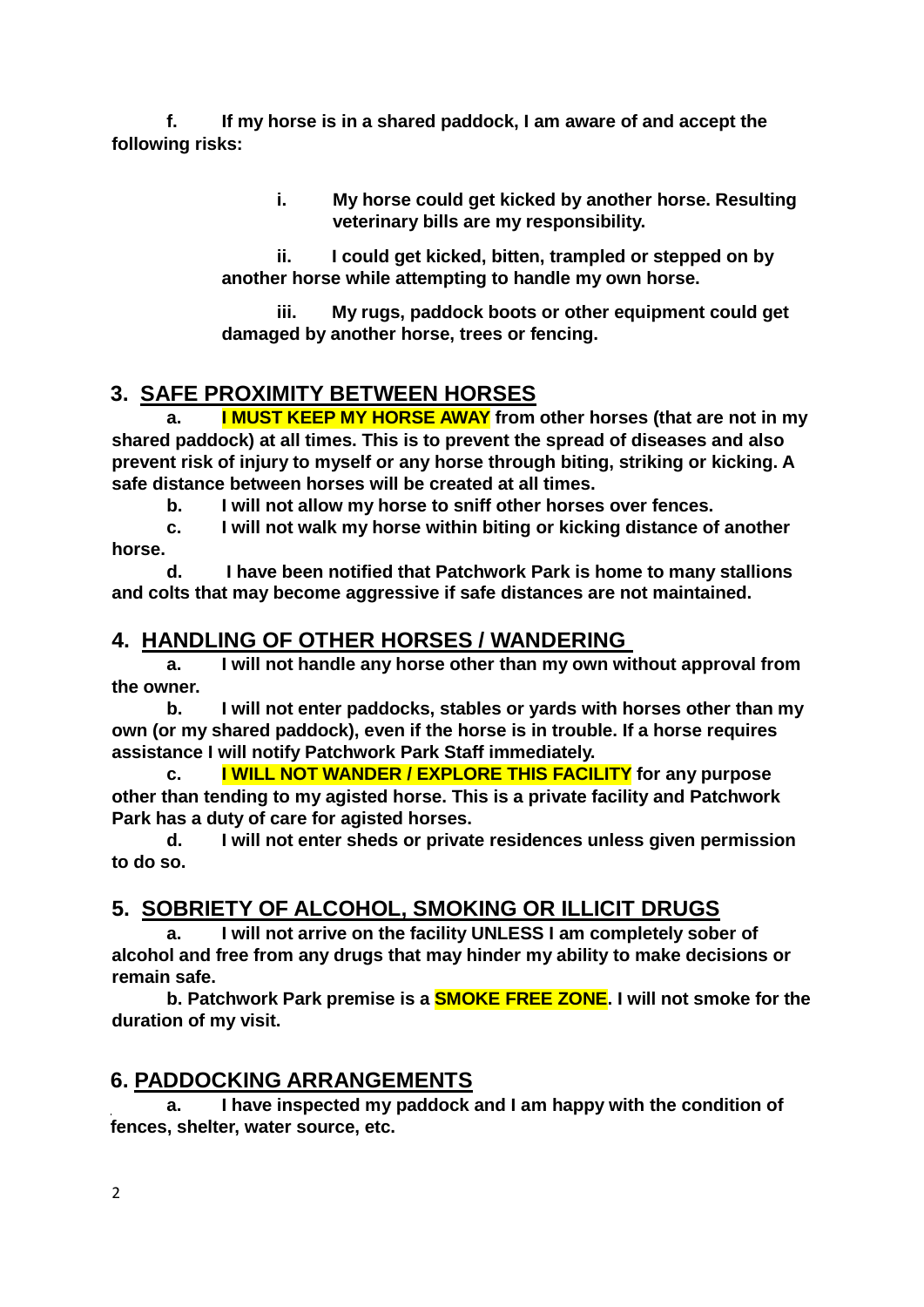**b. If I am in a shared paddock I do not need to provide permission for other horses to be added or removed from the paddock.**

**c. My horse will not be removed from this paddock without my permission unless in an emergency where there is possible risk to my horse.**

#### **7. HORSE VICES**

**a. I have been honest in declaring any vices to Patchwork Park that may cause damage to equipment. Such vices include excessive fence walking, weaving, windsucking, cribbing, etc.** 

**b. If my horse causes accelerated damage to property due to this, I may be required to fund repairs.**

**c. I have been honest in declaring any challenging behavioural issues my horse has that may place staff at risk when tending to basic agreed husbandry requirements (i.e., biting, kicking, striking, running off halfway through rugging etc.).**

### **8. IN THE EVENT OF AN EMERGENCY**

**a. If my horse sustains a non-life threatening injury while on agistment, Management will attempt to contact me before a vet is called.** 

**b. If I cannot be contacted, Patchwork Park will wait for my response prior to a vet being called. Immediate First Aid (hosing of injury, bandaging etc.) may be applied on my behalf if necessary and I consent to this.**

**c. If my horse sustains a life threatening injury / illness, Patchwork Park will call a vet ASAP and then attempts will be made to contact me immediately afterwards. Patchwork Park will pick a vet based on distance and availability.**

**d. Any veterinary expenses incurred are at my cost.**

#### **9. FIRE PLAN / NATURAL DISASTER PLAN**

**a. In the event of fire, Management will make assessments to best protect the property and the horses.**

**b. Management may choose to move my horse into a heavily populated paddock if necessary to improve survival outcomes.**

**c. I may elect to remove my horse from the facility if natural disaster threatens my horse.**

**d. If evacuation is necessary, I give Patchwork Park permission to send my horse on transport to any location away from danger.**

**e. In the event of natural disaster, my horse takes priority over any of my other equipment / possessions, i.e. rugs, saddles etc. and any losses to this equipment are not the responsibility of Patchwork Park.**

#### **10. MY BEHAVIOUR**

**a. I will interact civilly and courteously towards other riders, staff members and management.** 

**b. I will treat any horse on the property with dignity, empathy and respect, and understand that any form of animal cruelty is strictly forbidden.**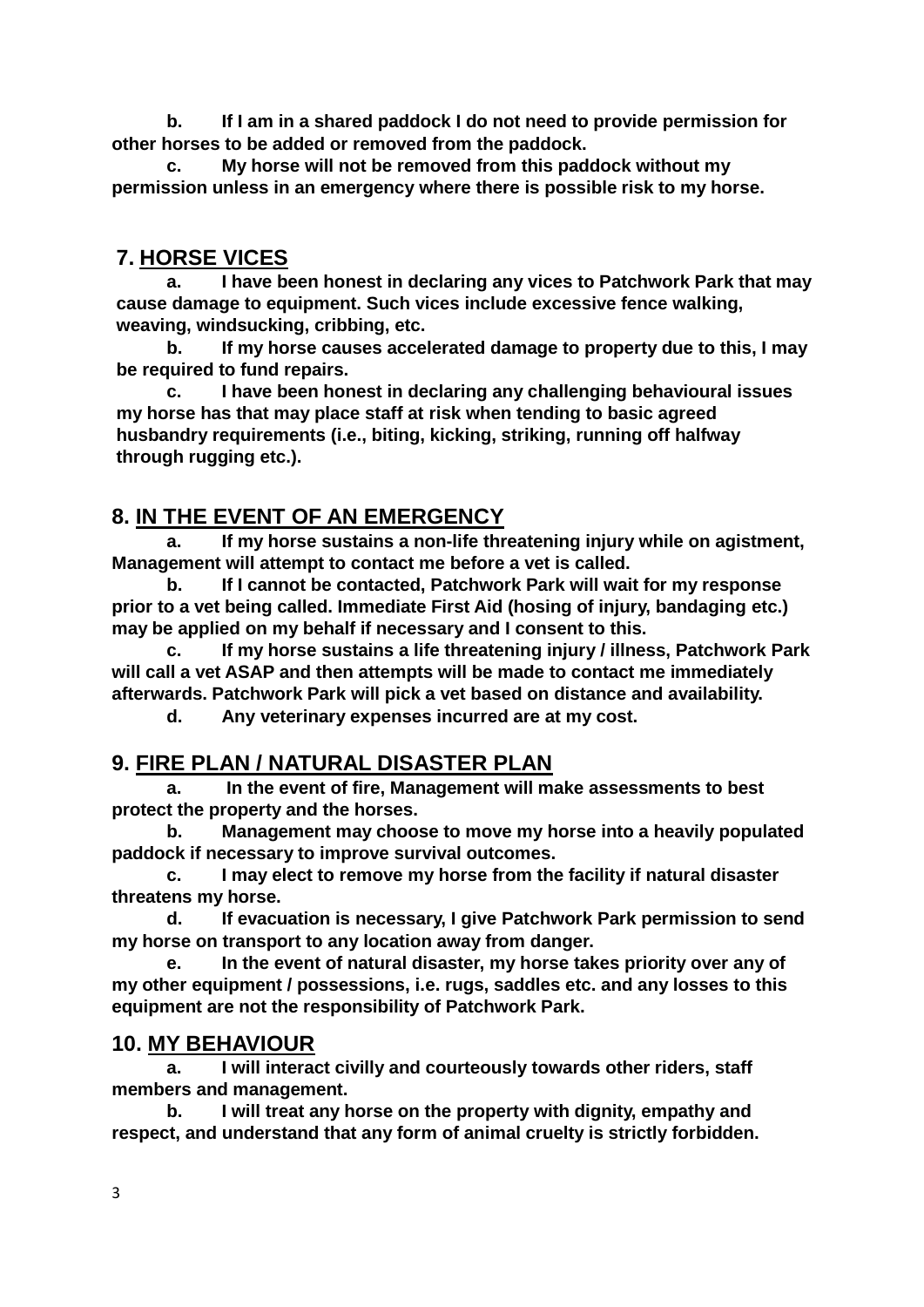**c. I may be asked to leave the property and/or further action taken if I am warned that my behaviour is unacceptable and I ignore the warning.**

#### **11. DOGS**

**a. I will not bring dogs onto the property without prior arrangement.**

**b. Dogs with prior arrangement must be well behaved and either safely restrained or on a leash at all times. Many horses have natural urges to chase and kill dogs and Patchwork Park fences are also electrified at head height for a dog.** 

**c. I will not allow my dog to chase the horses.**

#### **12. CHILDREN**

**a. I will supervise my child / children at all times.**

**b. I will not allow my child to handle, feed or enter any paddock, yard or stable of a horse on premise, unless it is with my own horse (Individual Paddocking only).**

**c. I will not allow my child to wander the facility.**

**d. If my horse is in a shared paddock I will not allow my young child (under 13) to enter the paddock. If my child wants to handle my horse I will remove it from the shared paddock first.**

#### **13. USE OF CAMERAS**

**a. I am permitted to use video and photography devices for the purpose of recording my own horse only. I am not permitted to take photos and videos of horses belonging to others, or training sessions of other riders without their consent.**

**b. I may publish footage online of photos obtained on premise for the purpose of encouragement, improvement or positive remarks only. Footage is not to be obtained for the purpose of defamation.**

#### **14. PAYMENT FOR AGISTMENT**

**a. I am expected to pay x2 weeks in advance and 1 week of bond upon arrival. Bond amount is equal to x1 week of Agistment.**

**b. My 1 week of bond is always in lieu until I intend to move out, in which my last week is free.**

**c. If I choose to move out on short notice while my bond or weekly amount is still in lieu, any credits outstanding will not be reinstated on the proviso of inadequate notice of termination.**

**d. I must ensure my Agistment is always paid up to date (2 weeks ahead) and preferably allocated on an automatic bank transfer.**

**i. If no reasonable explanations are made to justify failure of payments, or I cannot be contacted after multiple attempts (after 14 days of non-payment), my horse will be seized under the understanding of "abandonment" and I will forfeit ownership permanently.**

**ii. Patchwork Park has the authority to sell my horse after**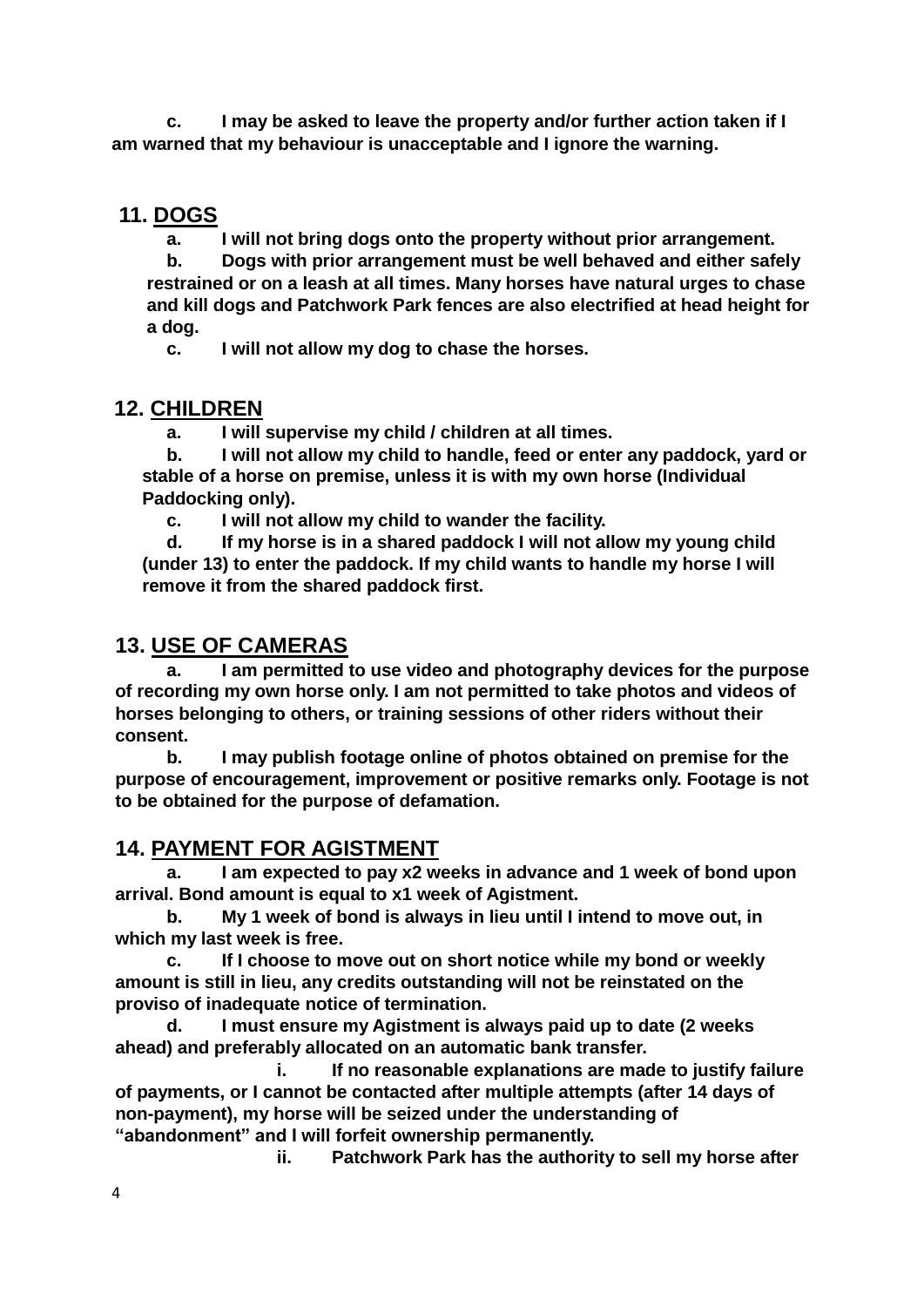**this time frame or retain ownership to recuperate any outstanding costs incurred over my agistment time frame.**

**iii. Repeated late payments will result in a warning and possible eviction.**

### **15. GENERAL MAINTENANCE / FEEDING**

**a. Patchwork Park is not responsible for financing or organising any general husbandry pertaining to my horse (i.e., farrier, worming, teeth etc.)**

**b. As per section 10.b, deliberate failure to maintain my horse's basic husbandry needs will fall under "animal cruelty" which may result in my eviction and authoritative action.**

**c. Patchwork Park can organise a supplier of hay for my horse, however I need to fund my share of this.** 

**i. If my horse is in an individual paddock, my share is 100% of the cost of the bale.**

**ii. If I am in a share paddock, I will pay an equal percentage of the number of horses in the paddock. (i.e., if 3 in the paddock I pay 33.3% of the bale)**

**iii. I may negotiate bringing my own hay provided it is free from weeds and mould (Individual Paddock only)**

**d. Patchwork Park has a regular farrier, vet, chiropractor, saddle fitter and dentist available for use, however I may elect to use my own professional of choice.**

**e. I give permission for persons representing Patchwork Park to attend to my horse's basic husbandry requirements, such as halter and / or move my horse if necessary, rug, feed etc.**

#### **16. STALLIONS**

**other horses.**

**a. I am permitted to bring a stallion onto the property for the purpose of agistment, provided the following points are adhered to:**

**i. My stallion is well behaved and under control at all times.**

**ii I present clear EA Approved green stallion discs on either side of the animal (headstall) any time the horse is removed from its paddock. iii. Handlers under 18 are experienced with stallions and are** 

**supervised by an adult at all times.**

**iv. I must be diligent with maintaining safe distances with** 

**v. Handlers of mares have right of way.**

**vi. I may use a stallion chain or rearing bit, but not compulsory if my animal is well tempered and under control.**

**I have read this contract carefully and agree to its contents.**

Signed (The Client) **Signed** (The Client) **Signed (Management) \_\_\_\_\_\_\_\_\_\_\_\_\_\_\_\_\_\_\_\_\_\_\_\_\_ Dated:\_\_\_\_\_\_\_\_\_**

5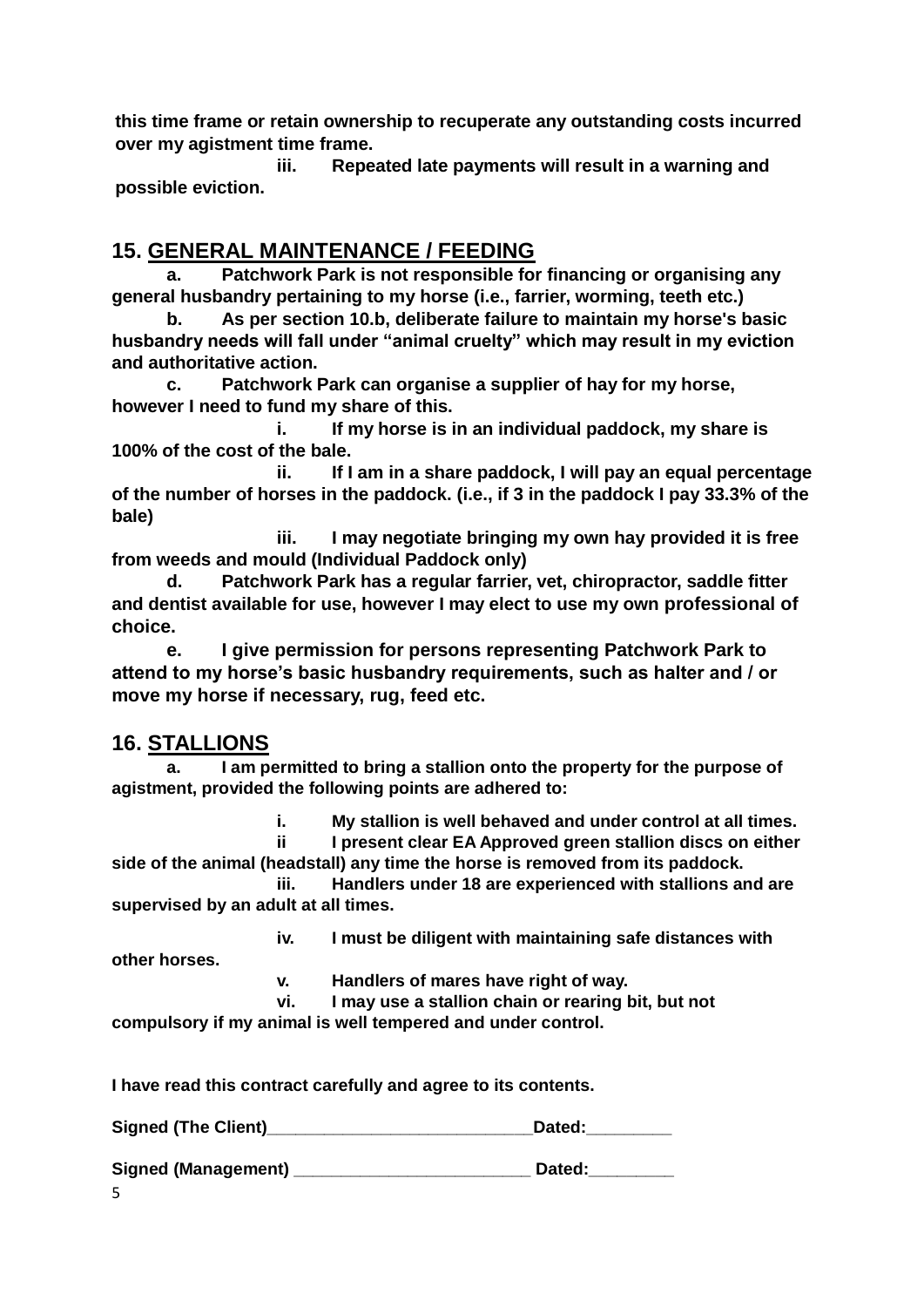| <b>YOUR DETAILS</b>                                                                     |  |
|-----------------------------------------------------------------------------------------|--|
|                                                                                         |  |
|                                                                                         |  |
|                                                                                         |  |
|                                                                                         |  |
| Do you consent to photos of your horse(s) being used on our Facebook Page? YES / NO     |  |
|                                                                                         |  |
| HORSE # $\frac{1}{2}$                                                                   |  |
|                                                                                         |  |
|                                                                                         |  |
|                                                                                         |  |
| <b>Brands (please illustrate):</b>                                                      |  |
|                                                                                         |  |
|                                                                                         |  |
| <b>Vices:</b>                                                                           |  |
|                                                                                         |  |
|                                                                                         |  |
| Please circle all that apply: WINDSUCK / FENCE WALK / WEAVE / CRIB / DESTRUCTIVE /      |  |
|                                                                                         |  |
| Is this horse safe for our staff to handle? (Ie, rug, fly mask on etc?)________________ |  |
| <b>Behaviours:</b>                                                                      |  |
|                                                                                         |  |
| Is this horse hard to catch? YES / NO                                                   |  |
|                                                                                         |  |
| <b>Included Services (Please circle)</b>                                                |  |
| <b>Paddock arrangement:</b>                                                             |  |
| <b>Individual / Shared / Pairs</b>                                                      |  |
|                                                                                         |  |
| Daily feeding: YES / NO                                                                 |  |
|                                                                                         |  |
| DIY / SPELLING / FULL CARE                                                              |  |
| Rugging: YES / NO                                                                       |  |
|                                                                                         |  |
| Use of Facilities: Indoor / Outdoor / Hot and Cold Wash                                 |  |
| Tack Bay: YES / NO                                                                      |  |
|                                                                                         |  |
| Quoted price:___________________________________ per week                               |  |
|                                                                                         |  |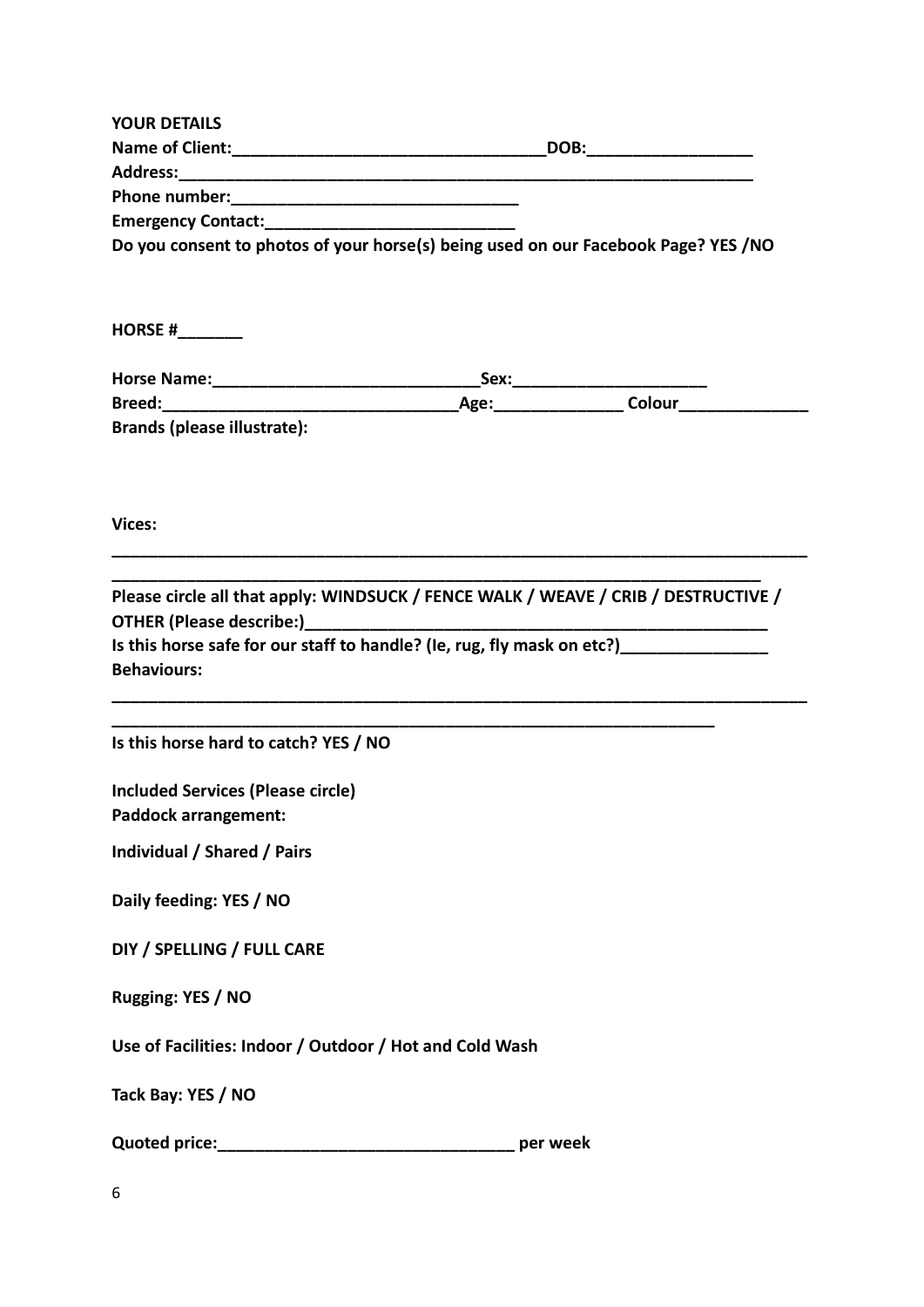**HORSE #\_\_\_\_\_**

| Colour_______________                                   |                                                                                  |  |
|---------------------------------------------------------|----------------------------------------------------------------------------------|--|
| <b>Brands (please illustrate):</b>                      |                                                                                  |  |
|                                                         |                                                                                  |  |
|                                                         |                                                                                  |  |
|                                                         | Please circle all that apply: WINDSUCK / FENCE WALK / WEAVE / CRIB / DESTRUCTIVE |  |
|                                                         | Is this horse safe for our staff to handle? (Ie, rug, catch, fly mask on         |  |
|                                                         |                                                                                  |  |
| Is this horse hard to catch? YES / NO                   |                                                                                  |  |
| <b>Included Services (Please Circle)</b>                |                                                                                  |  |
| <b>Paddock Arrangement:</b>                             |                                                                                  |  |
| Individual / Shared / Pairs                             |                                                                                  |  |
| Daily feeding: YES / NO                                 |                                                                                  |  |
| DIY / SPELLING / FULL CARE                              |                                                                                  |  |
| Rugging: YES / NO                                       |                                                                                  |  |
| Use of Facilities: Indoor / Outdoor / Hot and Cold Wash |                                                                                  |  |
| Tack Bay: YES / NO                                      |                                                                                  |  |
| Quoted price: National Assembly Prices                  | per week                                                                         |  |